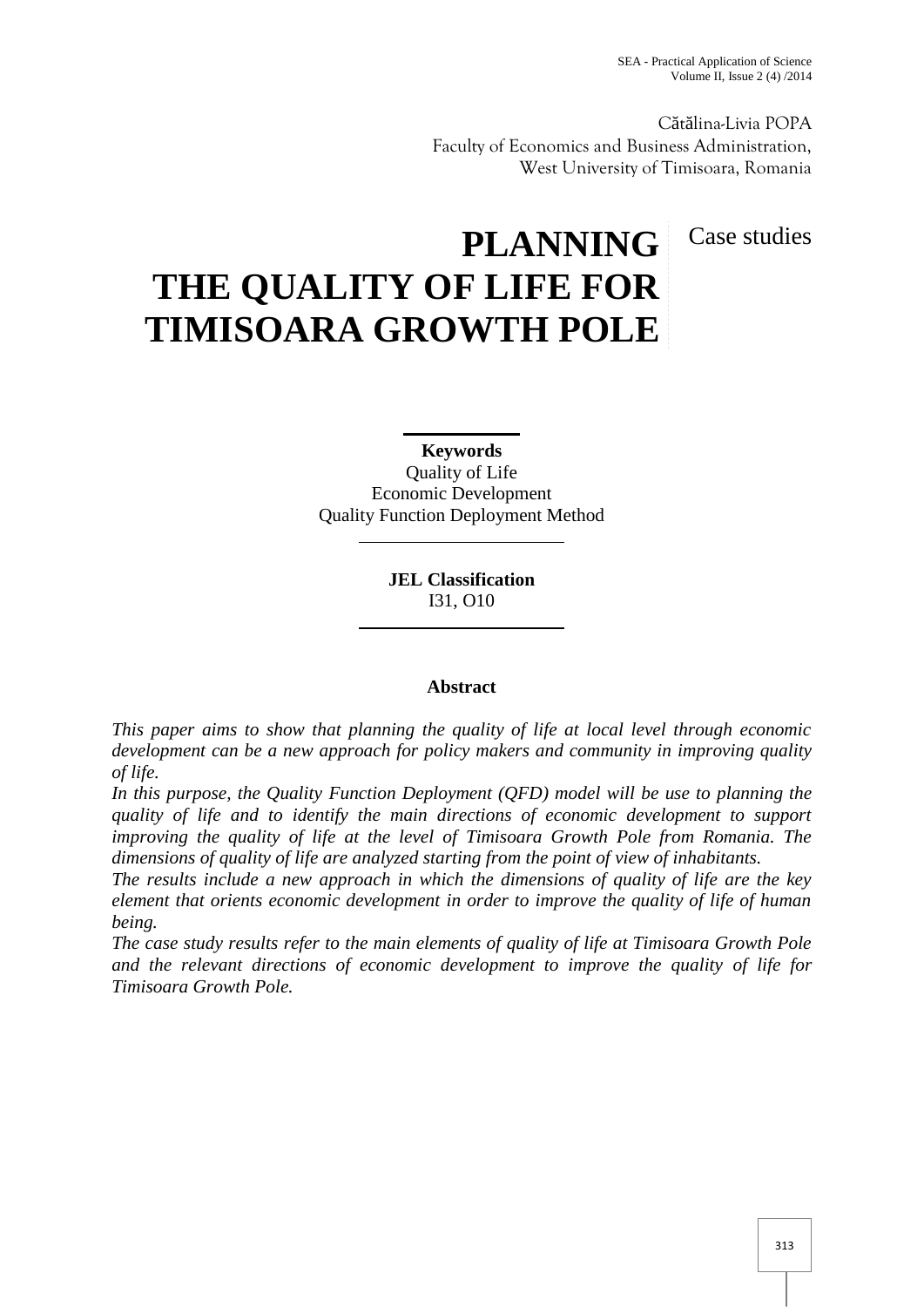## **1. Introduction**

The field of quality of life is a field of interest for specialists and for the factors of political decision, its importance resides from the importance that is granted to the human factor in a society. The concept of quality of human life was not truly named until the '60, although many studies and researches in the field have been issued during the time. Presently, the researches regarding the quality of life represent a field of activity reuniting specialists from the sphere of social sciences.

The explanation consists both of the practical political interest of this theme and in the ontological status of the quality of life and of the corresponding concept within the social reality and its sciences. The sense of the entire social activity, of the society itself, is to ensure the existence of people. As a last finality of the functioning of the social organism, the quality of life occupies a privileged position within the society. From here, it results the synthetic character of the quality of life; to it and with it are convergent all the aspects of the social system. From this point of view, it may be asserted: the quality of life represents the mirror in which the entire social and economic system, being a purpose of the economic development. A problem in defining the quality of life is its multidimensionality. It varies depending on the time and circumstances, it is subjective and objective, qualitative and quantitative, direct and indirect.

When there are conceived economic development strategies by the decisional factors, the quality of life should be found among priorities, as a developed society is characterized by a high quality of life. It means that, at the macro level, it has available positive structural conditions, providing the individual with opportunities for personal development and on the other hand, at individual level, people may reach a high level of subjective welfare, with other words they are feeling pleased and satisfied.

The analysis of the quality of life in relationship with the economic development is important for monitoring the evolution in time of the main social and economic phenomena characterizing a society in its aggregate. The globalization trends and the current acute financial and economic crisis start up questions about the models of human development and quality of life and, therefore, about the connections between the social and economic priorities.

As it was underlined within these recent analyses, at European and international level, there are trends in using natural resources, in the development of technologies, in the demographic perspective of societies, in the distribution of income and fortune, which requires a social and ecologic transition. This transition shall imply major tensions between the different models of capitalism, between social

groups, between political priorities. The tensions shall also arise between different economic interests competing for increasing businesses, between different types of consumption behaviors, between short and long term political views, between traditional and modern values. Rethinking of the models of economic development and growth that should settle out the problems due to the financial and economic crisis appears as a requirement.

In Romania, the transition process meant an important modification of the people's life conditions. Once with the adhesion of Romania to the European Union, in the current economic and political national and international context, the increase of the quality of life of Romanian represents a first order objective. This vital objective of growth of the quality of life in Romania may be achieved only by the improvement of the quality of life at the level of each local community, through a strategic planning of the quality of life at the level of that community. This paper, as case study, presents the planning of the quality of life for Timisoara Growth Pole from Romania.

## **2. Methodology**

Planning the quality of life for Timisoara Growth Pole uses the model of planning the quality of life at the level of a local community by economic development and starts from the premise that the purpose of the economic development is the quality of life.

The fundamental premises of the model of planning the quality of life are the following: - quality of life can be planned only for a well defined geographically area, a local community; - planning the quality of life starts from the level of each person and local community; - planning the quality of life is made taking into account all the dimensions characteristic for the quality of life.

As methodology, planning the quality of life for Timisoara Growth Pole is based on the Quality Function Deployment (QFD) Method, (Falni et al., (2011)) with accent on the evaluation of quality of life from the perspective of inhabitants and from the perspective of public institutions/private entities within Timisoara Growth Pole aiming the shortterm planning of the quality of life at the level of Timisoara Growth Pole.

The case study, by choosing Timisoara Growth Pole as local geographical area, started from the fact that a growth pole can represent the administrative-territorial structure to facilitate the economic development by the focus of resources for the improvement of the quality of life. Timisoara Growth Pole is considered as the second center of economic dynamics at national level, after Bucharest.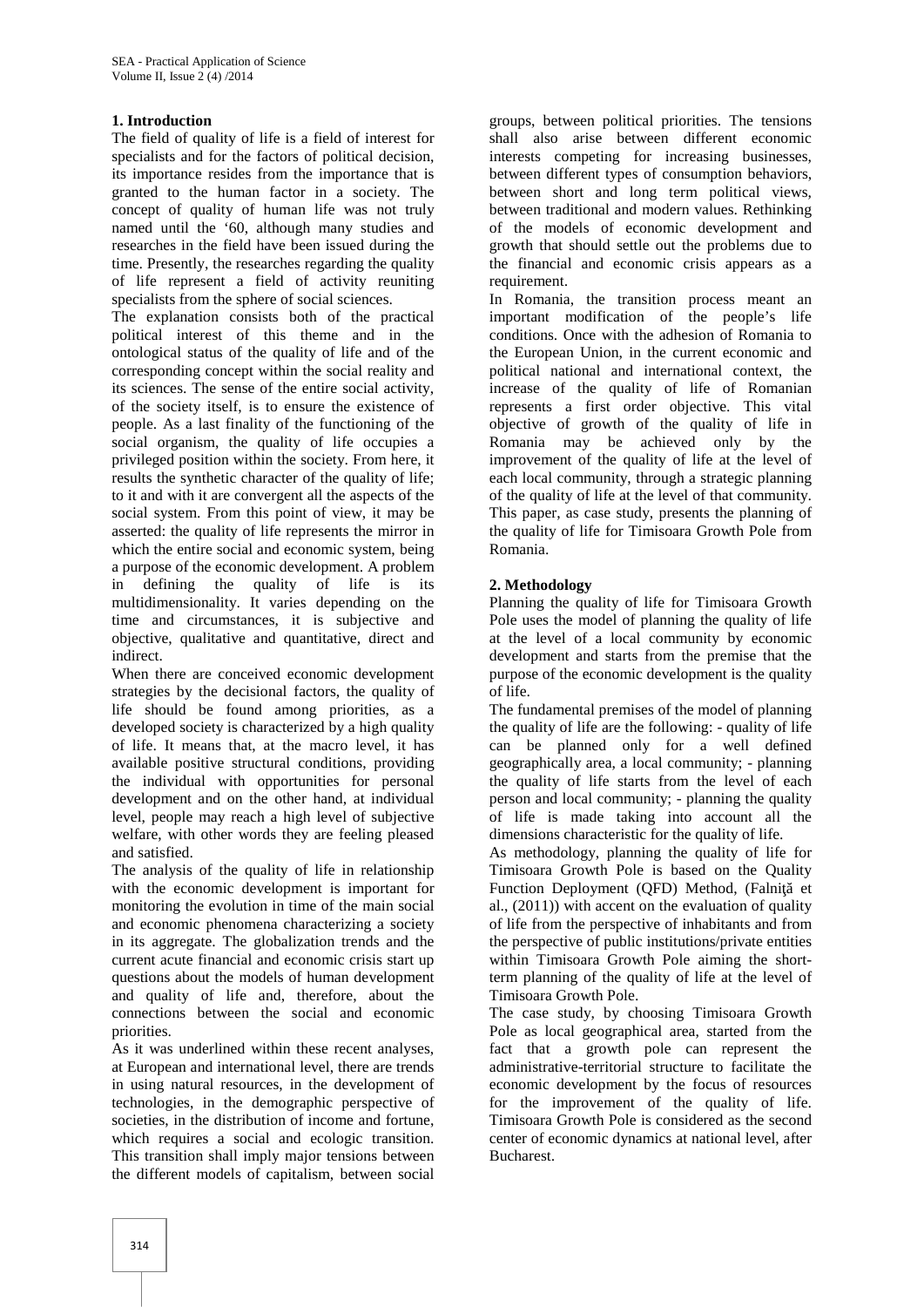Quality Function Deployment Method adapted for the planning of the quality of life at community level by economic development presents four "houses", and namely: *(i)* "*House of quality of life*" connects the dimensions of the quality of life established by the inhabitants of the local community analyzed by the economic objectives of community development; *(ii)* "*House of economic objectives for development*" connects these economic objectives for community development to the categories of institutions that can achieve the established objectives; *(iii)* "*House of institutions which implement the established objectives*" connects the categories of institutions that can achieve the objectives established by the available finance sources for the achievement of the economic objectives for community development; *(iv)* "*House of institutions funding sources*" connects the available funding sources for the achievement of the economic objectives for community development to the financing institutions.

For the case study we chose to present only the main important house of Quality Function Deployment method, and namely: House of quality of life for Timisoara Growth Pole (Popa, 2012). This house is the basis for the construction of the whole planning of the quality of life at local community level and of defining the other three houses of the Quality Function Deployment method. Figure 1 shows the House of quality of life for Timisoara Growth Pole.

The House of quality of life for Timisoara Growth Pole contains four main components:

*1. Dimensions of the quality of life*. These are: 1. Material living conditions; 2. Health; 3. Education; 4. Personal activities including work; 5. Political voice and governance; 6. Social connections and relationships; 7. Environment (present and future conditions); 8. Insecurity (economic and pshysical nature).

*2. Economic objectives for Timisoara Growth Pole*. These economic objectives are extracted from Pole Strategy for the period 2010-2015 and refer to: 1. Creating an attractive business environment, stable and innovative; 2. Development tertiary sector; 3. Development of industries that use high tehnology, informatics and telecommunications; 4. Interconnection territorial and increased accessibility pole; 5. Modernization and expansion of technical infrastructure and energy; 6. Ensure rapid and efficient flow of information; 7. Development of educational performance; 8. Introduction Timisoara City in European cultural circuit; 9. Improved performance of health services and social assistance; 10. Development of urban areas unitary, coherent and modern; 11. Ensuring environmental quality to EU standards; 12. Develop opportunities for leisure and recreation.

*3. The importance attached to the quality of life dimensions*. For this part are considered relevant following categories: 1. Residents Timisoara Growth Pole; 2. Important public institutions in the Timisoara Growth Pole; 3. Major private entity in the Timisoara Growth Pole; 4. Association for Quality of Life, based in Timisoara and dealing with research and projects on quality of life, both locally and nationally and internationally. To establish the importance attaches to the quality of life the data was collected on the basis of the applied questionnaire.

*4. Correlation matrix* is crucially important in generating results influence the quality of life. Correlation matrix analysis is the most complex and at the same time, planning key quality of life in the local community through economic development.

If planning for quality of life at local community through economic development, the correlation matrix shows the relationship between each dimension of quality of life and economic development each objective, establishing if there is a weak relationship, moderate relationship, a strong relationship or no relationship.

Correlation matrix was made based on the following types of documents:

- Reports on the assessment of quality of life in Europe (European Quality of Life Survey, prepared by the European Foundation for the Improvement of Living and Working Conditions - Eurofound); (www.eurofound.europa.eu)

- Reports on national assessment of quality of life (reports made by the Quality of Life Research Institute based in Bucharest); (M rginean  $\&$ Precupe u, 2008; M rginean et al., 2006; M rginean $\&$  B la a, 2005; M rginean, 2004; M rginean& Socol (coord.), 1991; www.iccv.ro)

Integrated Development Plan of Timisoara Growth Pole, for the period 2010-2015; (Jivan& Popa, 2013; Integrated Development Plan of Timisoara Growth Pole)

- Reports on the economic development of the European Union, Romania and Timis County; (Popa & Jivan, 2014; Popa, 2012; Zamfir, 2002; *Strategia de Dezvoltare Economico-Socială a jude ului Timi*).

- Information report on the results of the project "The role of social dialogue in the development of active social inclusion" project coordinated by the Resource Center for Ethical and solidarity initiatives in Timisoara. The project included a step of involving citizens in expressing welfare criteria for the City. (Ve an et al.,  $2013$ ).

After recording the dimensions of quality of life, development objectives and the importance given by Timisoara Growth Pole residents, public institutions, private entities and the Association for Quality of Life in the house of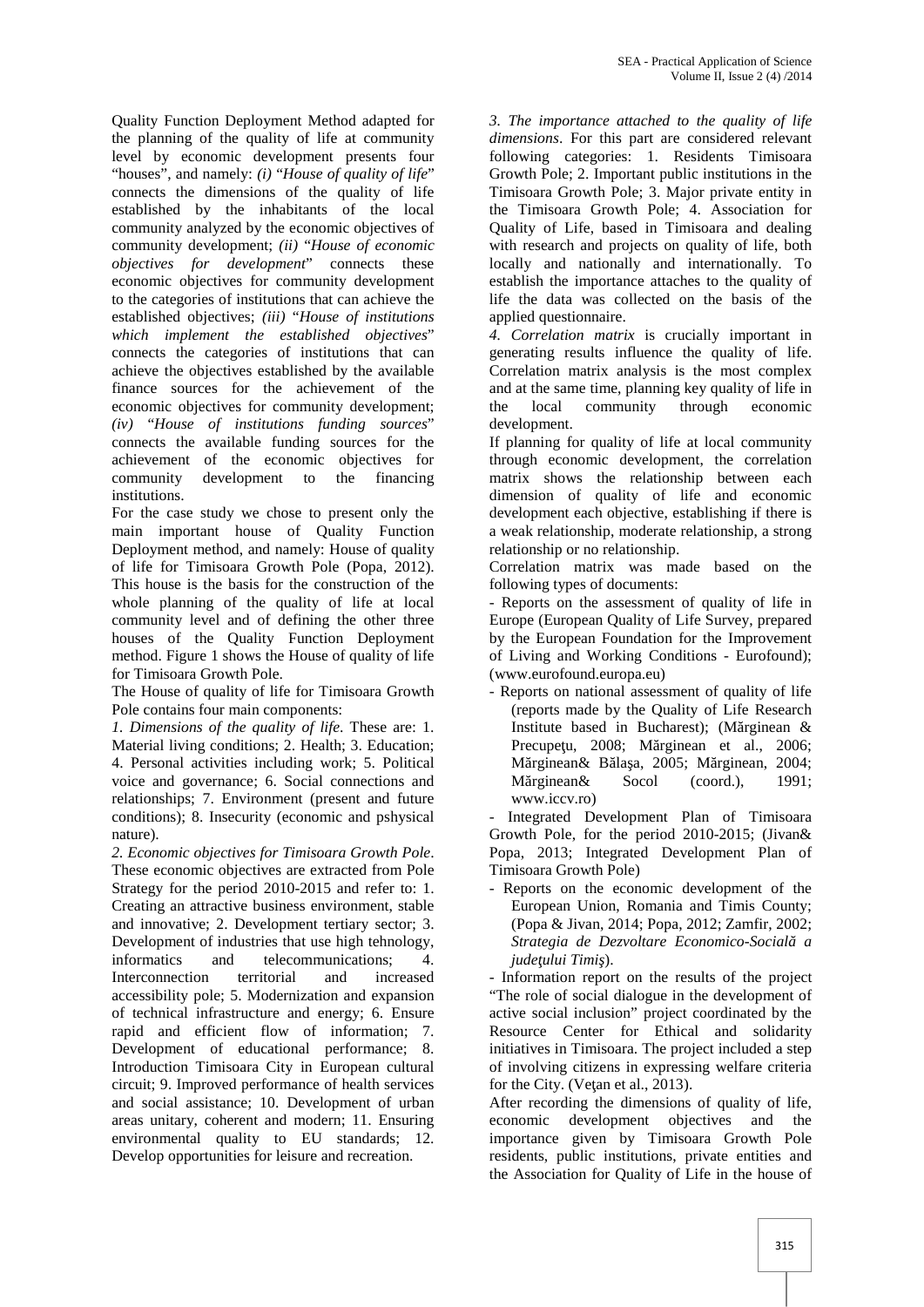the quality of life was made matrix of correlations between quality of life dimensions and directions economic development and the final results were determined.

To made the House of quality of life for Timisoara Growth Pole and to obtain the results was being used the software provided by QFD Online Free. www.QFDonline.com

#### **3. Results**

Based on the information entered into the House of quality of life for Timisoara Growth Pole and calculations yielded the following results:

*I. Position of the dimensions of the quality of life*: position 1: Health; Education; Social environment (life family and social relationships); Natural environment (environment – present and future conditions); position 2: Occupation (personal activities including work); Security (economic and physical); position 3: Material conditions (income, consumption, wealth); position 4: Political environment (personal political option, governing).

*II. Position of the economic development direction with the greatest impact over the improvements of the quality of life at the level of Timisoara Growth Pole*: 1. Creation of an attractive, stable and innovative business environment; 2. Development of industrial sectors which use high technology, of informatics and telecommunications; 3. Territorial interconnection and growth of pole accessibility; 4. Diversification of the leisure and recreation between possibilities; 5. Development of tertiary sector; 6. Development of performance educational system; 7. Ensuring the quality of environment at UE standards; 8. Ensuring the fast and efficient circulation of information; 9. Modernization and extension of technical utility energy infrastructure; 10. Increase of the performances of health and social welfare services; 11. Introducing Timisoara in the European cultural circuit; 12. Development of unitary, coherent and modern urban area.

In the Timisoara Growth Pole based on the House of quality of life results, it appears that the most important dimensions of quality of life relating to health, education, social environment, natural environment, followed by employment and security, and material conditions, and the final political environment. For planning sustainable quality of life in the Timisoara Growth Pole would have indicated that certain dimensions of quality of life to be repositioned. For example, the political dimension is currently in last place. To ensure quality of life and long term should be given greater importance of the political environment that effectively decides the directions of development and social priorities. If not given a higher political environment can not truly achieve sustainable development Timisoara Growth Pole and cannot provide the quality of life in the medium and long term.

Regarding economic development directions at Timisoara Growth Pole the most important directions of development to improve the quality of life refers to the area's economic development, recreation, natural environment, education, infrastructure and health final. To achieve a better quality of life in the Timisoara Growth Pole would be necessary to have several lines of development centered health (prevention and rehabilitation). Health is the basis for ensuring the quality of life in the medium and long term.

Also, at the level of Timisoara Growth Pole should be reconsidered the share of development directions. It is observed that the share of direct thematic directions of economic development is predominant. For sustainable economic development of Timisoara Growth Pole with direct impact in improving the quality of life is necessary to have a balanced share of the directions of development in the three main areas: economic, social and environment. Only taken together can achieve sustainable development and a better quality of life in the short, medium and long term.

## **4. Conclusion**

The proposed economic development directions and policies with impact on the quality of life at the level of Timisoara Growth Pole contain the following aspects:

- creation of some public-public partnerships various public institutions from community and public-private partnerships between various public institutions and private institutions (companies, NGOs etc.) from community for the achievement of investment projects with major impact in community by accessing the European funds, with the aid of specialists in the field;

- creation of a favorable context for the conclusion of public-private partnerships between various local actors for the achievement of projects for the settlement of punctual important problems from own funds;

- a better strategic correlation between the objectives of the local development strategy with the objectives of the development strategy established at European level;

- a greater involvement of the companies in projects of social responsibility in community;

- achievement of social economic projects sustained by community on problems defined as important by local community;

- creation of projects of increasing the capacity of various local institutions in the implementation of the projects with European funds;

- improvement of the business environment by increasing the access of SMEs to financing, simplification of administrative procedures, diminishing the fiscal burden, development of the advice and mentoring activities for accessing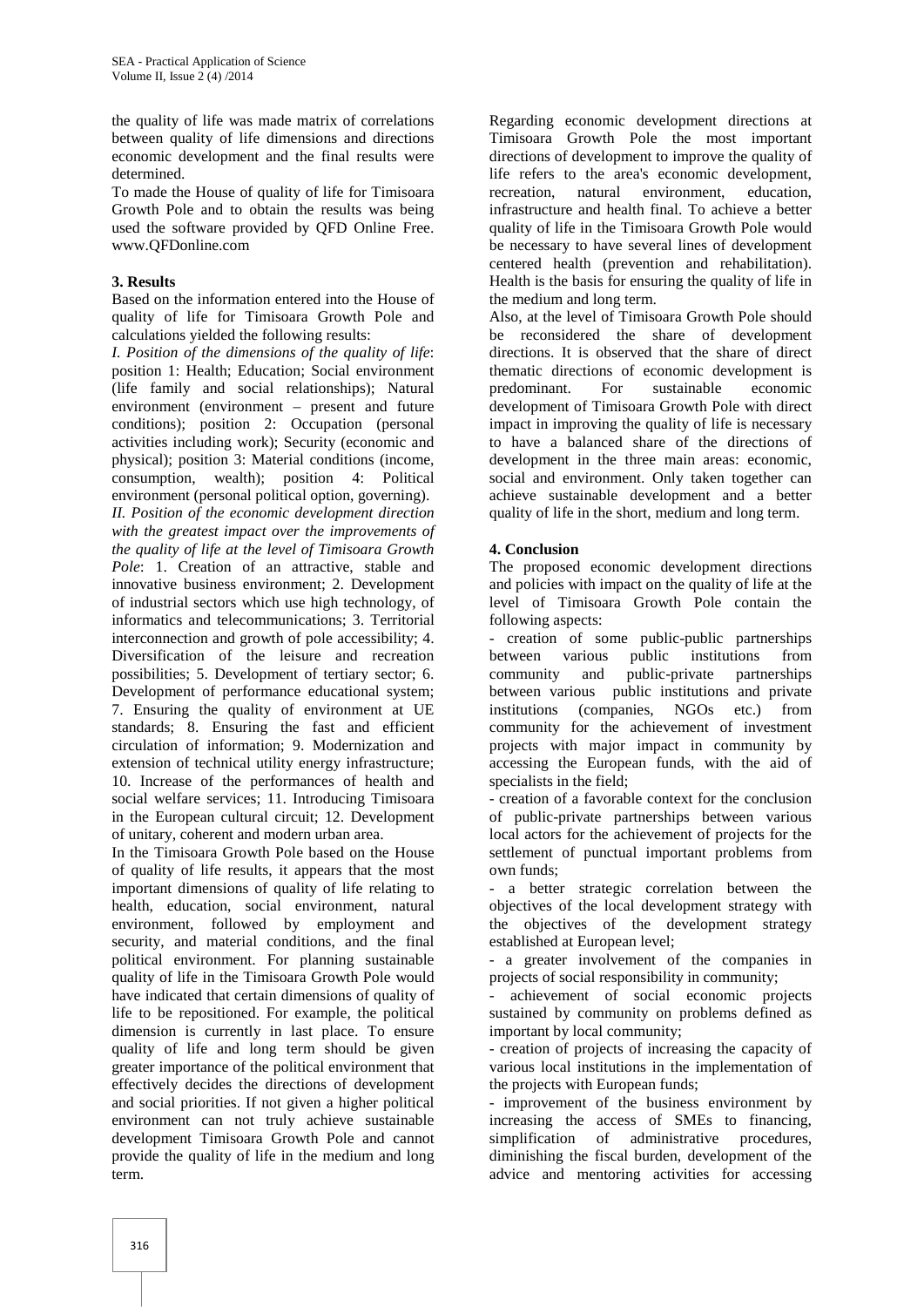various financial instruments by SMEs, stimulation of innovation and investment support in research development;

- creation of guides of good practice on the dimensions of the quality of life (health, education, occupation, material conditions, social environment, natural environment, political environment) regarding the better use of the resources and capabilities existing at local community level for a real improvement of the quality of life;

- defining and creating economic and non economic goods and services to have a major influence in the improvement of the quality of life; - introducing the indicators of evaluation of the quality of life in the main reports of the decision

makers; - promotion and explanation of the concept of quality of life among many categories of institutions, professional groups and persons of local communities.

At the level of Timisoara Growth Pole, but also at the level of other local communities the general model of planning the quality of life by economic development may be applied and using the Quality function deployment method in order to achieve an improvement of the quality of life, because a developed community is characterized by a high quality of life.

#### **References**

- [1] Falni, E., Bizerea, M., B $\mathfrak b$  i, C., Popa, C., Nagy, A., Tomescu, A., Ro ca, R.,  $(2011)$  – *Managementul total al calit ii. Aplica ii* [Total] Quality Management. Applications], Editura Mirton, Timi oara
- [2] Jivan, A., Popa, C.L., (2013) Core issues regarding the relationship between services, economic development and quality of life at local level, paper presented at *International Conference "Current Economic Trends in Emerging and Developing Countries – TIMTED 2013"*, organized by Faculty of Economics and Business Administration, West University of Timisoara, Romania
- [3] M rginean, Ioan, Precupe u, Iuliana,  $(2008)$  *Calitatea vie ii i dezvoltarea durabil* [Quality of Life and Sustainable Development], Academia Român, Institutul de Cercetare a Calit ii Vie ii, Bucure ti
- [4] M rginean, I., Precupe u, I., Tsanov, V., Preoteasa, A.M., Voicu, B., (2006) – *First European Quality of Life Survey: Quality of life in Bulgaria and Romania,* Luxembourg: Office for Official Publications European Communities
- [5] M rginean, Ioan, B la a, Ana,  $(2005)$  *Calitatea vieţii în România* [Quality of Life in Romania], Editura Expert, Bucure ti
- [6] M rginean, Ioan,  $(2004)$  *Quality of Life in Romania*, Editura Expert, Bucure ti
- [7] M rginean, Ioan, Socol, G. (coord.),  $(1991)$  Diagnoza calit ii vie ii [Quality of Life Diagnosis], *Studii i cercet ri economice*, nr. 2
- [8] Popa, C.L., Jivan, A., (2014) Core Issues Regarding the Impact of Productivity and National Wealth on Life Quality, publicat in *Social Economics and Entrepreneurship* edited by Patricia-Luciana Runcan i Georgeta Ra, Editura Cambridge Scholars Publishing
- [9] Popa, C t lina-Livia,  $(2012)$  Challenge of planning the quality of life at local level. Case Study: Planning the quality of life at the level of Timisoara Growth Pole, paper presented at *9th World Congress of Regional Science Association International "Changing spatial patterns in a globalizing world",* organized by The Regional Science Association International and Faculty of Economics and Business Administration, West University of Timisoara, Romania, held in Timisoara, Romania
- [10] Popa, Cătălina, (2012) *Politiche dell'Unione Europea per la qualita' della vita e sviluppo locale sostenibile. Quali buone pratiche?* [European Union Policies for the quality of life and sustainable local development. What are the best practices?], Editura Eurobit, Timi oara
- [11] Ve an, Mihaela, Florean, Sergiu, T taru, Marian, Hazot, Aura, (2013) – *Rolul dialogului social în dezvoltarea incluziunii sociale active* [The role of social dialogue in the development of active social inclusion], bro ur de informare privind rezultatele proiectului, Timi oara
- [12] Zamfir, C t lin,  $(2002)$  Studiu introductiv la *Calitatea vie ii în România* [Introductory study on quality of life in Romania], M rginean Ioan, Ed. Expert
- [13] \*\*\*, (2009) *Strategia de Dezvoltare Economico-Socială a judeţului Timiş* [Socio- Economic Development Strategy of Timis countyl, retrieved from http://www.adetim.ro/sites/www.adetim.ro/files /SDES%20Timis\_completFinal.pdf
- [14] \*\*\*, (2010) *Planul Integrat de Dezvoltare al Polului de Cre tere Timi oara pentru perioada 2010-2015* [Integrated Development Plan of Timisoara Growth Pole], retrieved from http://www.primariatm.ro/uploads/files/PID/2st rategia\_20\_04\_2010.pdf
- [15]http://www.eurofound.europa.eu/pubdocs/2007 /16/ro/1/EF0716RO.pdf
- [16] http://www.iccv.ro
- [17] http://www.QFDonline.com